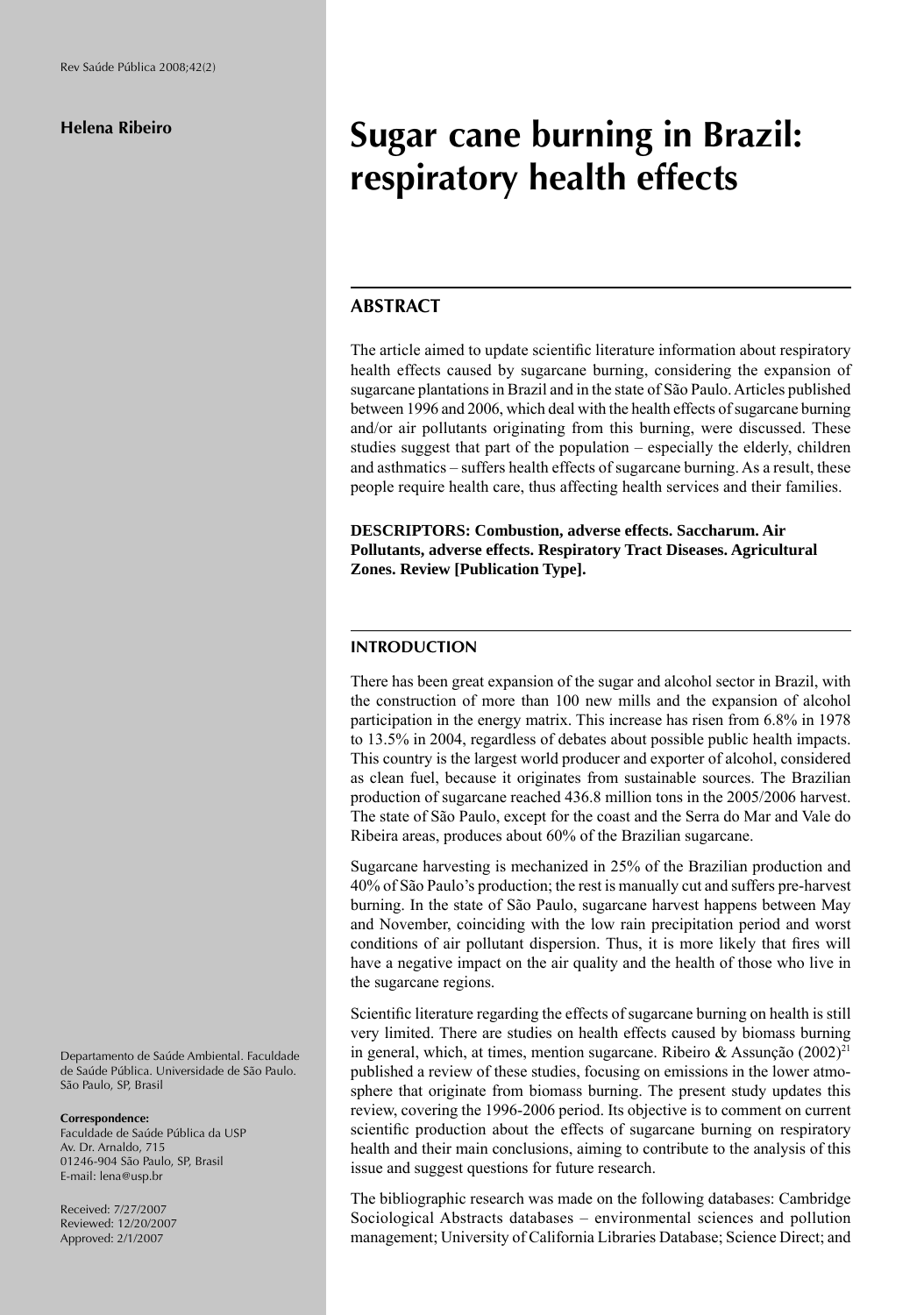Web of Science. Articles that dealt with health effects of sugarcane burning and/or the measurement of air pollutants produced by this burning were researched. This research focused on the impacts of sugarcane burning on the atmosphere and the effects on respiratory health, excluding other environmental impacts on soils and water bodies.

Brazilian library archives were also consulted – at the University of São Paulo and at the *Companhia de Tecnologia de Saneamento Ambiental* (CETESB – Environmental Sanitation Technology Company), as well as American archives – at Berkeley University in California and at the Environmental Protection Agency (EPA) in San Francisco, in 2006.

## **HEALTH EFFECTS CAUSED BY SUGARCANE BURNING**

Burning of sugarcane residues is a common practice all over the world, especially in developing countries, though not exclusive to them. This type of burning significantly contributes to pollution in southeast Louisiana, in the United Sates, where this practice has increasingly been objected to by the population (Boopathy et al<sup> $6$ </sup> 2002). Such practice is allowed by the state legislation, arguing that there is no scientific evidence of negative impacts. In order to provide information on possible health effects, a study based on hospital visits of 6,498 patients diagnosed with asthma was carried out, during the years of 1998-1999, at a hospital in the city of Houma, in this same American state. Temporal analysis and control table with three standard-deviation limits were used to analyze the already existing observations. During two years, the monthly average of hospitalizations due to asthma was 270.8. Women comprised 56.9% of patients, and babies showed the highest rates, with 1,639 visits, followed by the 5-to-10-year-old children group. The months with the highest number of hospitalizations were October and December (33.06% of all hospitalizations), thus indicating an increase in the tendency of asthma-related hospitalization during the months of sugarcane straw burning (Boopathyet al<sup>6</sup> 2002).

In India, case-control studies among sugarcane and sugar mill workers, fitted to confounding factors, indicated increased risk of lung cancer among workers who always worked in sugarcane plantations (odds ratio – OR=1.92, 95% confidence interval – 95% CI: 1.08;3.40). Higher risks were found for work involving soil preparation and after-harvest burning (OR=1.82, 95% CI:0.99;3.35). Workers involved in sugarcane burning for more than 210 days of their lives had a 2.5 times higher risk compared to those who had never been involved in the burning. Among smokers who worked with burning, the risk was six times higher. This risk increased according to the time spent in burning practices and the number of cigarette packs smoked (Amre et al<sup>3</sup> 1999).

In Brazil, research focuses on the state of São Paulo, where the population living in sugarcane areas is exposed to air pollutants originating from burning. Several studies have been performed in the city of Araraquara, in the state of São Paulo, as there are vast sugarcane plantations around it. Zancul<sup>a</sup> (1998) carried out air quality assessment of the city, surveyed by one of the mobile laboratories of CETESB's telemetry network, located in a completely urbanized, central area. For a period of 49 days, during the sugarcane harvest time, Zancul noticed that the air quality index remained good for  $CO$ ,  $SO_2$ , inhalable particles and nitrogen oxides on most days. However, due to the presence of ozone, the index in Araraquara was regular during 85% of the sample days and inadequate during 10% of these. The study did not find evidence of the origin of precursor gases, but suggests they have been released by sugarcane burning and vehicles, or have been transported by wind from other regions. A survey on the number of inhalations, conducted in the city's health centers, revealed higher numbers during the burning period, compared to the productivity of some of the region's sugar and alcohol factories, the precipitation index and the annual seasons.

Moreover, an epidemiological survey was conducted in Araraquara, from June  $1<sup>st</sup>$  to August 31 $<sup>st</sup>$ , concluding</sup> that sugarcane burning may have harmful effects on the population exposed (Arbex et  $al<sup>4</sup> 2000$ ). A total of four containers were strategically placed in this city to collect particles. These data were compared to the number of hospital visits and of patients who needed inhalation in one of the main hospitals of the city. The association between sediment weight and number of visits was assessed by the regression model, which was controlled by season, temperature, day of the week and rain. The authors found significant dose-dependent relationship between the number of visits and the amount of sediment. The relative risk (RR) of hospital visits associated with the increase in 10mg of sediment weight was RR=1.09 (95% CI:1;1.19) and RR=1.20 (95% CI:1.03;1.39) for inhalation on the most polluted days. However, Arbex et al<sup>5</sup> (2004) argued that several factors contributed to worsen the air quality during the sugarcane harvest time in addition to burning, such as the heavier flow of trucks and machines, as well as the dust on the roads.

In another study conducted in the city of Piracicaba, in the state of São Paulo, daily hospitalizations due to respiratory diseases were quantified, in children, adolescents (below 13 years of age) and elderly people

a Zancul A. O efeito da queimada de cana-de-açúcar na qualidade do ar da região de Araraquara [dissertação de mestrado]. São Carlos: Escola de Engenharia de São Carlos da USP; 1998.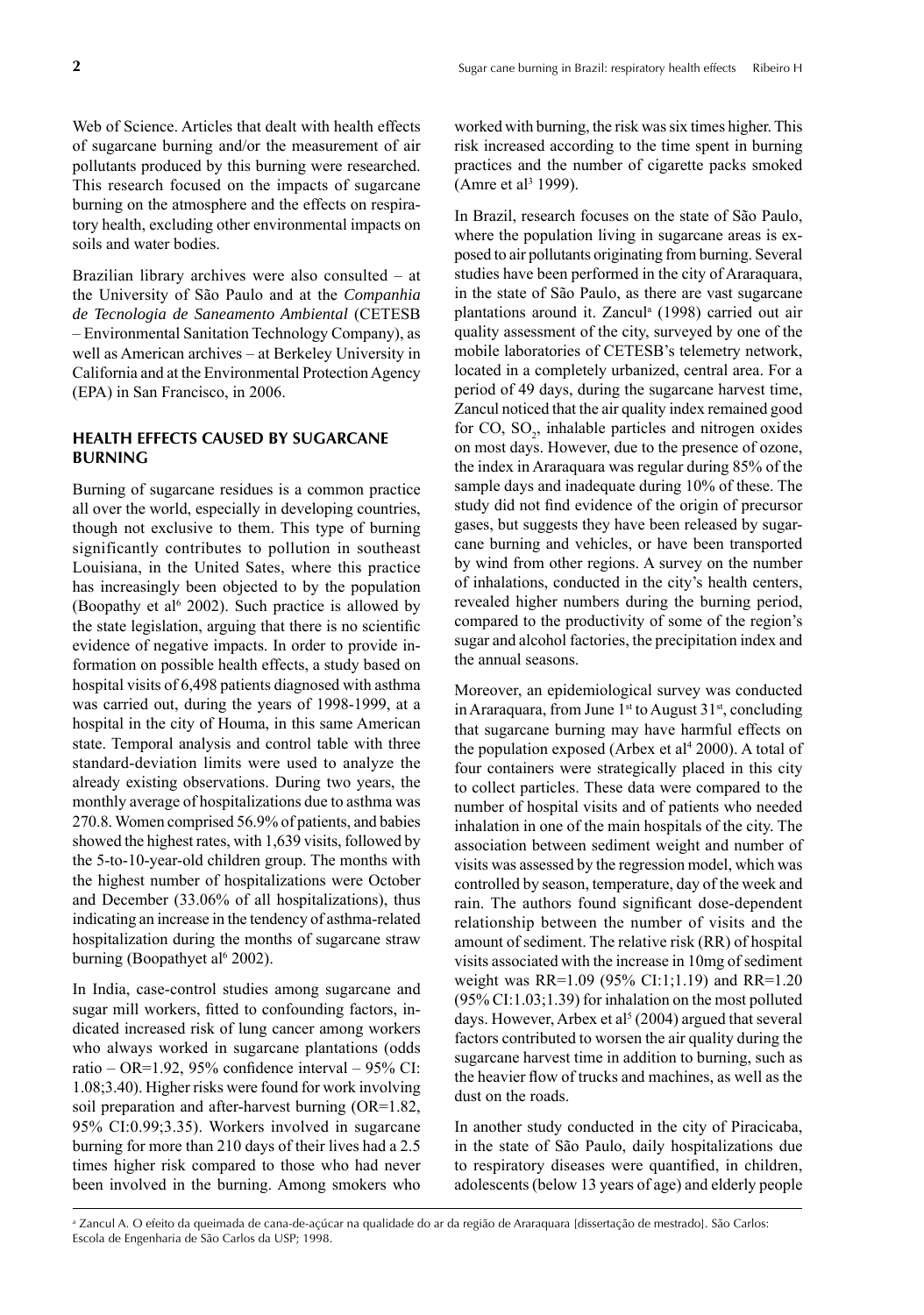over 65 years of age, by means of data from the *Departamento de Informática do Sistema Único de Saúde*  (DATASUS – Brazilian Health System's Computer Department). Analyses indicated that biomass burning and re-suspension of eroded soil material are responsible for 80% of fine particulate matter (PM  $2.5$ ). Relative risk of hospitalizations due to respiratory diseases in children and adolescents was significantly associated with inter-quarter variation of PM10, PM2.5, black carbon of aluminum, silicon, manganese, potassium and sulfur. PM increase in  $10 \mu g/m^3$  was associated with an increase in 21% in hospitalizations. Among the elderly, the relative risk of hospitalizations due to respiratory diseases was associated with the inter-quarter variation of PM10, black carbon and potassium. The burning period had 3.5 times more hospitalizations than the non-burning period (Cançado 2003).<sup>a</sup> However, the author warns of confounding factors such as the air temperature and precipitation, as a great part of the burning period coincides with winter and dry weather, not controlled by the study.

Lopes & Ribeiro<sup>15</sup> (2006) analyzed spatial correlations when gathering the following into a geographic information system: fires, sugarcane areas, and hospitalizations due to respiratory diseases, recorded by the DATASUS, from 2000 to 2004, in the state of São Paulo and, on a regional scale, in the city of Bauru. On both scales it was possible to verify higher rate of hospitalizations due to respiratory diseases in areas where there is sugarcane burning.

Other studies measured atmospheric emissions by different pollutants originating from sugarcane burning, regardless of health effects. However, by means of these results, possible human health risks can be inferred.

In the United States, in 1975, the EPA analyzed sugarcane burning emissions in an experiment with whole sugarcane and only with straw in an incinerator. Emissions of particulate matter, carbon monoxide, hydrocarbons, benzopyrene (BaP), and trace metals – beryl, cadmium, chrome, copper, and nickel – were determined. It was verified that 90% of the particles were less than 0.5 μm in diameter. The emission factors found, with a 99% confidence level, were: 4.1-6.5 pounds per ton of particulate matter; 47.7-71.2 pounds per ton of carbon monoxide; 2.3-14 pounds per ton of hydrocarbons (Darley & Lerman, 1975).<sup>b</sup> Particles that were smaller than 10μm (PM10), carbon monoxide and hydrocarbons are harmful to the health.

Godói et al<sup>9</sup> (2004) analyzed aerosol samples with less than 10μm in diameter, in the city of Araraquara, during harvest time, using a Hi-vol air sampler, 5 km away from sugarcane plantations. The authors found daily

concentrations of total particulate matter that varied from 76.3  $\mu$ g/m<sup>3</sup> to 181.8  $\mu$ g/m<sup>3</sup> and average concentrations of 103  $\mu$ g/m<sup>3</sup>. These concentrations are below the daily standard air quality, but above the annual standard established by the Brazilian legislation. The total concentrations of polycyclic aromatic hydrocarbons (PAHs) measured were between 13 and 94 ng/m<sup>3</sup>, comparable to the values found in Naples, in Italy, and above those measured in Santiago de Chile, and in Seoul, in South Korea. The PAH analysis indicated high levels of B[a]P  $(1.9 \text{ ng/m}^3)$ , of special interest due to its carcinogenic properties and the fact that it is at higher levels in major cities in the world such as London, in England. As benzopyrene is usually present in grass burning, the authors suggest that, in Araraquara, it originates from sugarcane burning, not from urban activities.

Oppenheimer et al19 (2004) used a compact ultraviolet spectrometer to measure nitrogen dioxide  $(NO<sub>2</sub>)$  emission from sugarcane burning in the state of São Paulo. NO<sub>2</sub> emission from a 10-hectare plot of land reached a peak of  $240g \,(NO<sub>2</sub>)/s$ , and added up to approximately 50kg of N, or about 0.5g (N)/m². Nitrogen emission such as  $NOx (NO+NO<sub>2</sub>)$  was estimated at  $2.5g (N)/m<sup>2</sup>$ , equivalent to 30% of nitrogen fertilizer applied to crop fields.

During a period of one year, aerosols were measured in the city of Piracicaba. The average concentrations of PM 2.5 and coarser particles (2.5 to  $10 \mu m$ ) were statistically higher in the dry season than in the rainy one. Component analysis indicated that sugarcane burning was the main source of PM 2.5 (60%), Soil dust was responsible for 14%, while factories and combustion, 12% each. Re-suspended soil dust was the major source of coarser particles, followed by industrial emissions and sugarcane burning. The authors concluded that sugarcane and farming practices were the main sources of inhalable particles around the city, also affecting the chemical composition of rainwater (Lara et al<sup>13</sup> 2001; Lara et al $14$  2005).

Measurements outside the areas immediately surrounding the fires indicated the background level and the fact that, during the burning period, smaller particles were more acid, contained higher concentrations of sulphates, nitrates and organic species, but insufficient  $NH<sub>4</sub>$ + and  $K<sup>+</sup>$  to reach neutrality. In the winter, the relative contribution of emissions from transportation and factories decreased due to the increase in emissions from biomass combustion and other harvest time-related activities. The concentrations of pollutants were lower than what is usually found in polluted urban zones. Nonetheless, the authors concluded that pre-harvest sugarcane burning influences the aerosol chemistry on a regional scale; also, that the differences between air masses from

a Cançado, JED. A poluição atmosférica e sua relação com a saúde humana na região canavieira de Piracicaba – SP [tese de doutorado]. São Paulo: Faculdade de Medicinada USP; 2003.

b Darley EF; Lerman SL. Air pollution emissions from burning sugar cane and pineapple residues from Hawaii. North Carolina: Environmental Protection Agency; 1975. (EPA Publication, 450/3-75-071)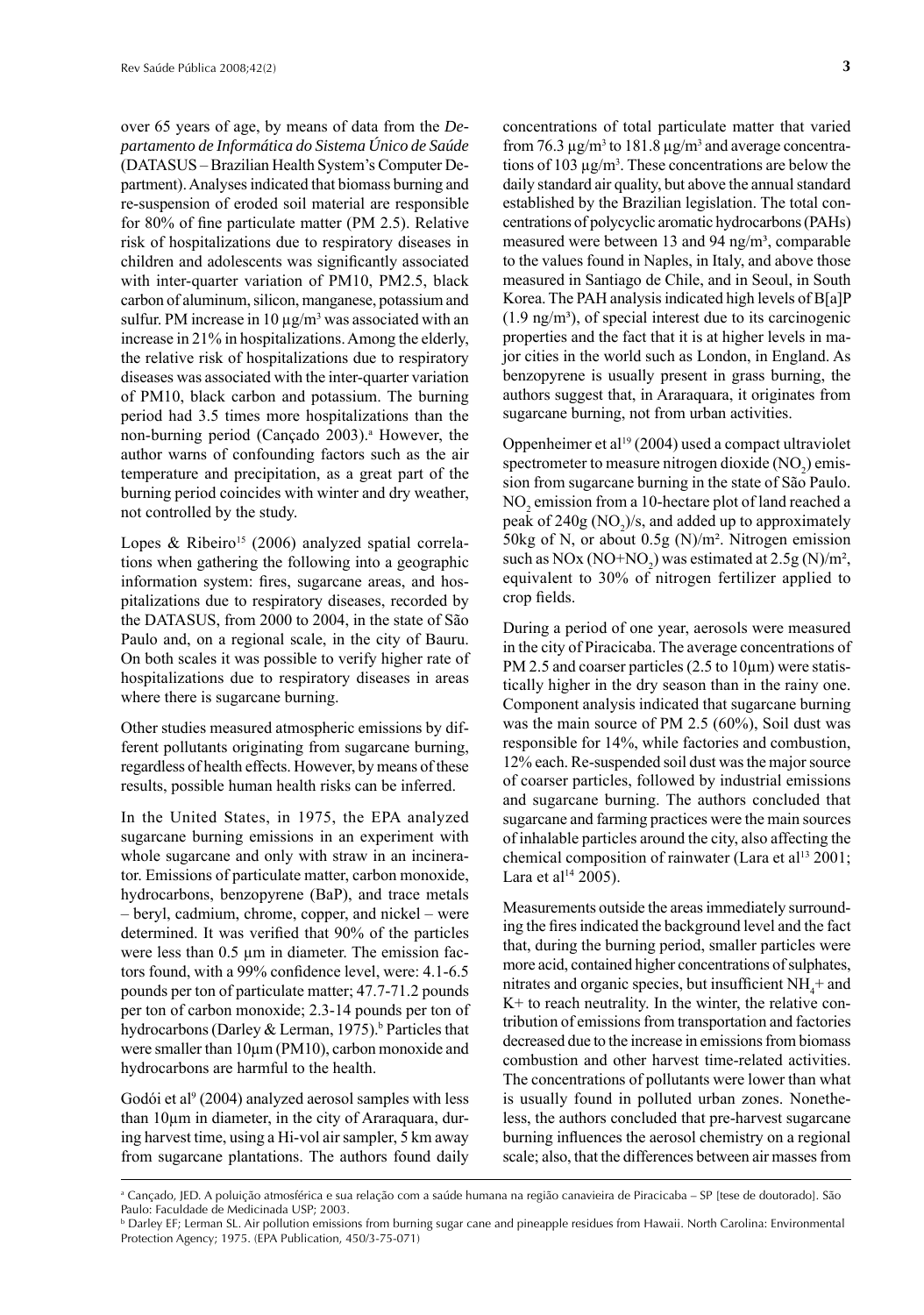distinct origins were small. On the other hand, they assessed that, in urban areas and their surroundings, vehicle emissions had a greater impact (Rocha et al<sup>23</sup>) 2005; Allen et al<sup>1</sup> 2004; Rocha et al<sup>22</sup> 2003).

## **HEALTH RISKS**

Despite their restrictions and cautious conclusions, the studies analyzed indicate health risks in adverse atmospheric conditions, caused by sugarcane straw burning. These risks can be higher among children, elderly people and asthmatics, mainly resulting in higher demand for health care. Until recently, studies on sugarcane were mostly concerned about workers in the productive process, such as Phoolchund's investigation<sup>20</sup> (1991), which showed that sugarcane cutters were at higher risk of lung cancer as a consequence of foliage burning. As the global environmental crisis worsened and people became more aware of this issue, especially as regards climate changes resulting from polluting human activities, there has been an increase in biofuel production. Among these fuels, sugarcane is the fastest-growing one. However, its burning has increasingly been opposed by public opinion, allegedly due to its environmental and human health impact, even though Brazilian health organs have had little participation in this discussion. In the state of São Paulo, due to the environmentalists' pressure, the law that foresees gradual elimination of fire utilization to facilitate sugarcane cutting, until 2021 for mechanized areas, and until 2031 for non-mechanized areas, was approved in 2002.

The few studies on the effects of sugarcane burning hint at the health impacts on the general population, though many questions are still left unresolved.

On the other hand, research on the health effects of biomass burning, especially as regards uncontrolled forest fires (Ribeiro & Assunção<sup>21</sup> 2002), may help to define a health policy for this issue and guide future research.

Frankenberg et al<sup>8</sup> (2005) concluded that individuals exposed to biomass smoke experienced more difficulty in their daily activities, even though general and respiratory health effects were more difficult to interpret.

Kunii et al<sup>12</sup> (2002), while assessing the effects of Indonesian forest fires, including interviews and pulmonary function tests in 54 people, verified that more than 90% presented with respiratory symptoms and that elderly people suffered severe deterioration of their health condition. By means of multivariate analysis, the study showed that gender, history of asthma and frequency of mask use were associated with the severity of the respiratory problem.

Negative effects of Indonesian fires were also assessed in the Malaysian population (Sastry<sup>25</sup> 2002). Mott et al<sup>18</sup> (2005) investigated the exposure effects on the cardiorespiratory health of hospitalized people in the Kuching region, in Malaysia. The authors selected admissions

from 1995 to 1998 to verify if hospitalizations during or after fires in neighboring countries exceeded the predicted number of hospitalizations, in accordance with historical records. There was statistically significant increase in the number of hospitalizations due to respiratory diseases, especially asthma and chronic obstructive diseases. Survival analysis indicated that people over 65 years of age, who had been previously hospitalized for any reason, with any respiratory, cardio-respiratory, or chronic obstructive pulmonary disease, were more likely to be hospitalized again after the burning period. These cited articles reveal the relationship between nonlocalized, cross-border pollution caused by biomass burning and the vulnerability of some specific groups of the population, especially elderly people and those who suffer from any of the foregoing diseases.

According to Sapkota et al<sup>24</sup> (2005), in addition to affecting neighboring communities, pollution originated from forest fires can travel thousands of miles to heavily populated urban areas. Fire effects in Canada resulted in a high concentration episode (up to 30 times higher) of particulate matter, especially finer one, in the city of Baltimore, in the United States. In 2003, forest fire smoke in Siberia was tracked by means of airplane and ground observations, thus indicating their transportation to North America. This caused an increase in background pollution in Alaska, Canada and the northeast Pacific Ocean by 23-37 ppbv of carbon monoxide and 5–9 ppbv of ozone. This increase in background ozone contributed to the air quality standard for ozone being exceeded in the northeast Pacific Ocean. According to the authors, regional air quality and health are connected to global atmospheric processes (Jaffe et al<sup>11</sup> 2004). Similarly, research has pointed to the effects of sugarcane burning on a regional scale. Nonetheless, as this burning may have greater spatial influence, the size of the population under the risk of health effects would be larger.

According to Jacobson<sup>10</sup> (2004), the elimination of particles originated from burning may cause an increase in atmospheric temperature in the short run, and cooling of the climate in the long run due to elimination of carbon dioxide. Analytically, biomass burning always leads to carbon dioxide accumulating, even when vegetation recovery and sprouting cycles are equivalent to emission flows. Thus, Jacobson concluded that biomass energy is only partly renewable, because its burning contributes to global warming.

Another concern related to burning is the transport of fungus spores and bacteria for long distances. Mims & Mims  $III<sup>17</sup>$  (2004) verified the presence of fungus spores and bacteria, including the *Alternaria, Cladosporum, Fusariella* and *Curvularia* genera, in smoke originating from biomass burning. The authors argue that sugarcane rust caused by the *Puccinia melanocephala* fungus in the Dominican Republic was transported from Africa by convection originated from the fire, which would have taken spores to the upper atmosphere, where they would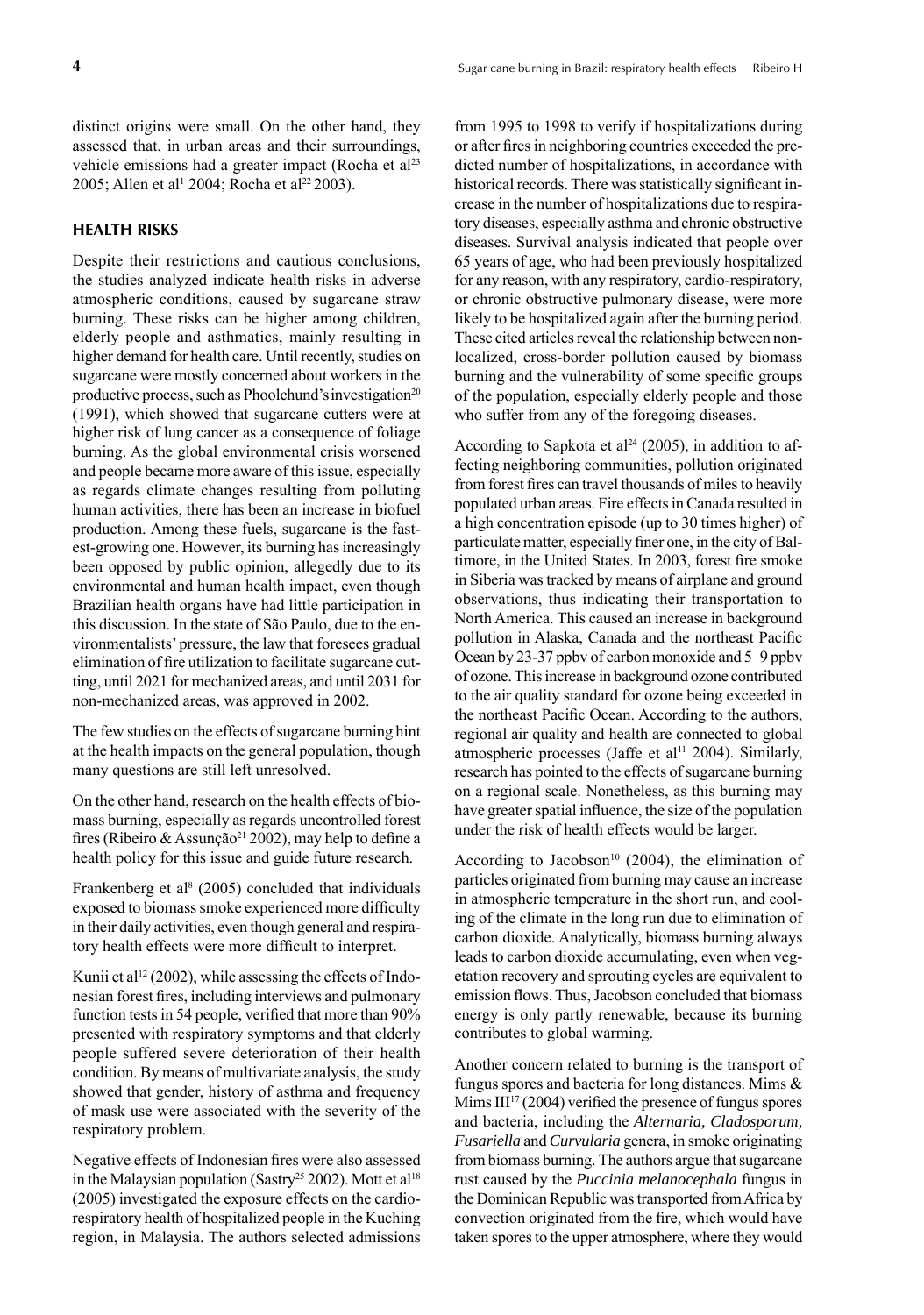have moved on to the Caribbean. Thus, burning could contribute to the spread of pathogenic microbes. Fungus spores (such as *Alternaria*) cause allergic reactions and trigger asthma attacks, as well as smoke inhalation.

Recently, epidemiological studies have showed evidence of the relationship between air pollution and cardiovascular diseases, particularly myocardial infarction. According to Vermylen et al<sup>26</sup> (2005), ozone can have direct, harmful cardiovascular effects, whereas other gases can increase the negative effects of particulate matter. Particles with smaller diameter have a greater impact, but PM10 can quickly penetrate and deposit on the trachea and bronchioles. PM2.5 can reach narrow airways and alveoli, whereas ultra-fine particles, smaller than 100 nm  $(0.1 \mu m)$ , have high alveolar deposition. The total number of deposited particles may increase four to five times during exercise, due to higher ventilation. Ultra-fine particles represent most part of the particulate matter and have higher area/mass ratio, which would increase biological toxicity, as they can go directly into the bloodstream. The populations at highest risk are the elderly, those with chronic pulmonary or coronary disease, and diabetics. Whereas acute air pollution can trigger myocardial infarction in hours or days among those who are susceptible, chronic exposure to pollutants increase the risk of cardiovascular diseases that may be related to chronic pulmonary inflammation.<sup>26</sup> Sugarcane burning would simultaneously have both effects: acute air pollution in the neighboring areas and diffuse air pollution in the long run, on a regional scale.

During burning, combustion is incomplete, with the formation of compounds that are not completely oxidized, thus irritating to the respiratory system and, in some cases, carcinogenic. Malilay<sup>16</sup> (1999) affirmed that fine particulate matter reach the alveoli and in great concentrations get into the bloodstream or stay in the lungs, resulting in chronic diseases such as emphysema. Toxic organic vapors such as PAHs are possibly carcinogenic. Carbon monoxide may cause hypoxia by preventing blood from carrying enough oxygen. Fetuses are particularly susceptible, as they cannot compensate for the oxyhemoglobin reduction without sustained increase in cardiac frequency. Aldehydes are irritating to the mucosa and some, such as the formaldehyde, can be carcinogenic. Volatile organic compounds may irritate the skin and eyes, and cause drowsiness, cough and wheezing; in addition, some of them are carcinogenic. In high concentrations, ozone can affect the pulmonary function; whereas, in low concentrations, it can cause cough, choking, breathlessness, mucus, throat burning and irritability, nausea, and a decrease in pulmonary function when exercising (Malilay<sup>16</sup> 1999).

## **FINAL CONSIDERATIONS**

Despite the weight of farming residue burning as an old practice, spread around tropical countries to control plagues and eliminate harvest residues, there are public health issues that need to be further studied at this time of expansion of biofuel production.

Yevich & Logan<sup>28</sup> (2003) estimated that, in 1985, 400Tg of farming residues were burned in fields, and that Brazil was the country that most generated these residues in Latin America, especially sugarcane straw. According to the authors, this biomass burning has a significant impact on the global atmospheric chemistry, as it produces great amounts of carbon monoxide, nitrogen oxides and hydrocarbons, thus representing non-neglectable contribution with negative effects, particularly in the regional sphere.

Pre-harvest sugarcane burning aims, above all, to eliminate its residue, straw, in order to facilitate manual harvesting or decrease its volume for incorporation into the soil. Among the difficulties for total elimination of burning, as foreseen by the state of São Paulo's legislation, are the producers' restrictions regarding the price and deficiencies of mechanic harvesters; as well as the manual cutters', who earn per harvest and can perform better and be at a lower risk of harm from poisonous animals found in the burned sugarcane (Braunbeck & Magalhães<sup>7</sup> 2004; Weekes<sup>27</sup> 2004). Sugarcane plantations represent the highest farming workforce demand in the state of São Paulo (35%), especially the ones with low level of education (Braunbeck & Magalhães<sup>7</sup> 2004). Furthermore, there have been unexplained deaths of workers in the plantations. Alves<sup>2</sup> (2006) attributes them to the physical effort to achieve better cutting productivity. However, there could be a relationship between sugarcane burning and these deaths, as heavy physical exercise performed during cutting, in a place where there is a high amount of soot, would contribute to increase respiratory health risks. This relationship needs to be investigated.

Moreover, future studies on this issue need to focus, in addition to respiratory diseases and their symptoms – particularly excessive asthma cases –, on other effects and risks, such as tumors, cardiovascular diseases, impacts on daily activities of the affected people, rehospitalization of the elderly and biological risks.

Replacement of burning by mechanic harvesters will certainly benefit health conditions of those living in the sugarcane areas. However, to actually guarantee improvement in the cutters' health, programs for their re-qualification and hiring need to be developed and executed immediately.

Finally, even with the enforcement of the law that forbids burning in the state of São Paulo, sugarcane will continue to be burned in the rest of the country and its residues will still be burned in power plants (Rocha et al<sup>23</sup> 2005). Thus, a national policy to prevent health hazards will also depend on the efficacy of fire control across the country, as well as power plant emissions.